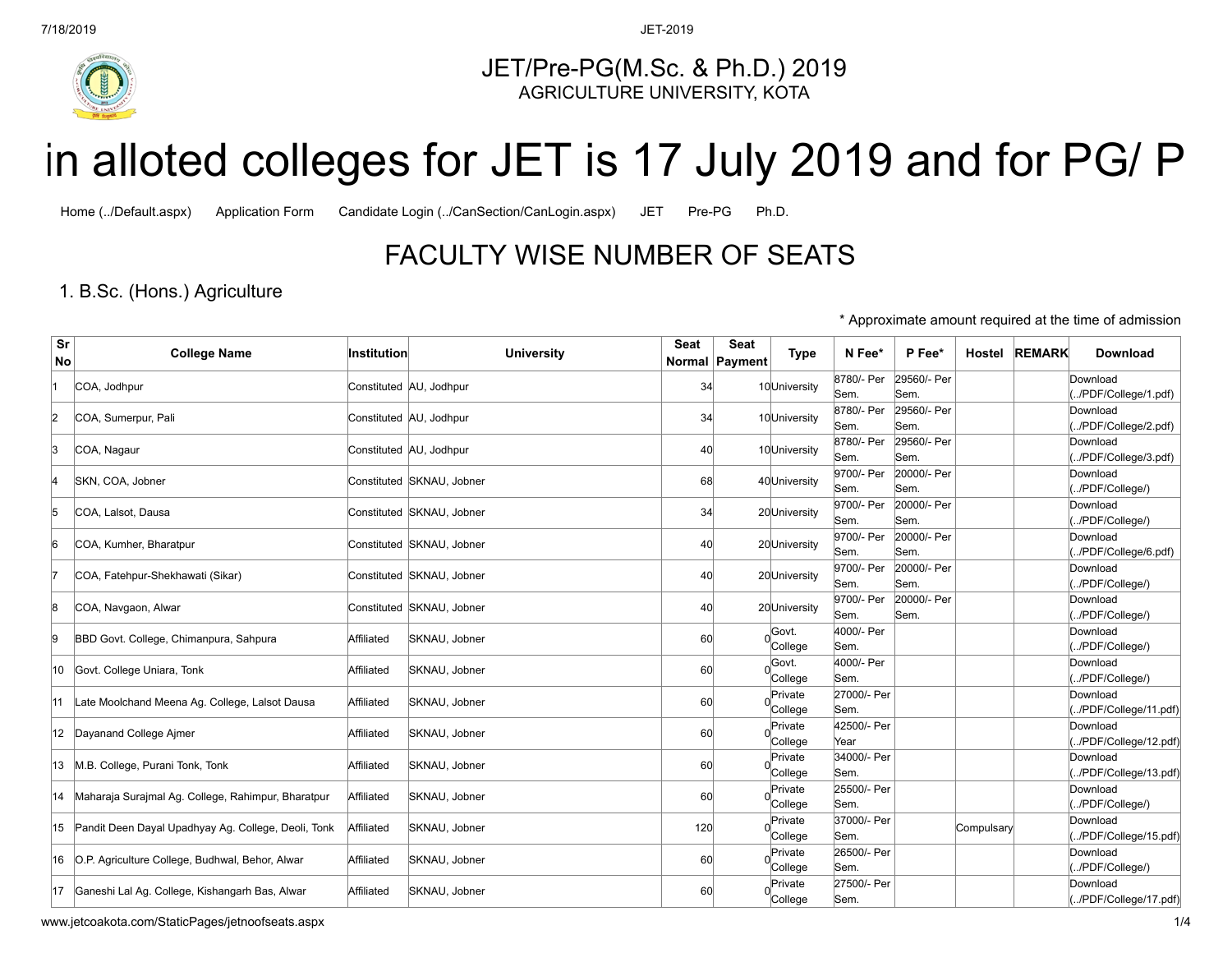### 7/18/2019 JET-2019

| 18  | Rukmani Devi Memorial Ag. College, Mandwar, Sarawali Affiliated<br>(Dausa) |                       | SKNAU, Jobner                | 60  | Private<br>College              | 27000/- Per<br>Sem. |                         |          | Download<br>/PDF/College/18.pdf)  |
|-----|----------------------------------------------------------------------------|-----------------------|------------------------------|-----|---------------------------------|---------------------|-------------------------|----------|-----------------------------------|
|     |                                                                            |                       |                              |     |                                 |                     |                         |          | Download                          |
| 19  | Rajasthan College of Agriculture                                           |                       | Constituted MPUAT, Udaipur   | 68  | 20University                    | 12370/-             | 62370/-                 |          | /PDF/College/)                    |
| 20  | College of Agriculture, Bhilwara                                           |                       | Constituted MPUAT, Udaipur   | 45  | 15University                    | 12370/-             | 62370/-                 |          | Download<br>(/PDF/College/)       |
|     |                                                                            |                       |                              |     | Govt.                           | 4000/- Per          |                         |          | Download                          |
| 21  | Govind Guru PG College, Banswara                                           | Affiliated            | MPUAT, Udaipur               | 60  | $0$ College                     | Sem.                |                         |          | /PDF/College/)                    |
| 22  | RNT COA, Kapasan                                                           | Affiliated            | <b>MPUAT, Udaipur</b>        | 120 | Private                         | 70300/- Per         |                         |          | Download                          |
|     |                                                                            | Private               |                              |     | College<br>Private              | Year<br>30000/- Per |                         |          | /PDF/College/)<br>Download        |
| 23  | Sangam University, Bhilwara                                                | <b>University</b>     | Sangam University            | 120 | College                         | Sem.                |                         |          | (/PDF/College/)                   |
| 24  | College of Agriculture, Bikaner                                            |                       | Constituted SKRAU, Bikaner   | 68  | 20University                    |                     | 13000/- Per 38000/- Per |          | Download                          |
|     |                                                                            |                       |                              |     |                                 | Sem.                | Sem.                    |          | (/PDF/College/24.pdf)             |
| 25  | Ch. Paramaram Godara, Ag. College, Bhadra,<br>Hanumangarh                  | Affiliated            | SKRAU, Bikaner               | 120 | Private<br>College              | 31000/- Per<br>Sem. |                         |          | Download<br>/PDF/College/25.pdf)  |
|     |                                                                            |                       |                              |     | Private                         | 27000/- Per         |                         |          | Download                          |
| 26  | S. K. Mahavidhiyalaya, G.V. Sangaria, Hanumangarh                          | Affiliated            | SKRAU, Bikaner               | 120 | College                         | Sem.                |                         |          | (/PDF/College/26.pdf)             |
| 27  | Parmanand Degree College Gajsinghpur                                       | Affiliated            | SKRAU, Bikaner               | 120 | Private                         | 38500/- Per         |                         | 12000/-  | Download                          |
|     | Sardar Bhagat Singh Shikshan Sansthan, Goluwala,                           |                       |                              |     | College<br>Private              | Sem.<br>33000/- Per |                         | per.Sem. | /PDF/College/27.pdf)<br>Download  |
| 28  | Hanumangarh                                                                | Affiliated            | SKRAU, Bikaner               | 120 | College                         | Sem.                |                         |          | (/PDF/College/)                   |
| 29  | Sarawati Shikshan Sadan, Agri. College 11-LNP, Udhyog Affiliated           |                       | SKRAU, Bikaner               | 120 | Private                         | 35150/- Per         |                         |          | Download                          |
|     | Vihar, Shriganganagar                                                      |                       |                              |     | College                         | Sem.                |                         |          | /PDF/College/29.pdf)              |
| 30  | Mahaveer International College, Gharsana,                                  | Affiliated            | SKRAU, Bikaner               | 120 | Private                         | 30500/- Per         |                         |          | Download                          |
|     | Sriganganagar<br>Surendra Kaur Memorial Ag. College, Padampura             |                       |                              |     | College<br>Private              | Sem.<br>27900/- Per |                         |          | /PDF/College/30.pdf)<br>Download  |
| 31  | Sriganganagar                                                              | Affiliated            | SKRAU, Bikaner               | 120 | College                         | Sem.                |                         |          | (/PDF/College/31.pdf)             |
| 32  | Swami Sri Prannath Parnami Ag. College, 23 BB,                             | Affiliated            | SKRAU, Bikaner               | 120 | Private                         | 34630/- Per         |                         |          | Download                          |
|     | Padampur, Shri Ganganagar                                                  |                       |                              |     | College                         | Sem.                |                         |          | /PDF/College/32.pdf               |
| 33  | GSGD Girls Ag. College 25 BB Padampur,<br>Sriganganagar                    | Affiliated            | SKRAU, Bikaner               | 60  | Private<br>College              | 30000/- Per<br>Sem. |                         |          | Download<br>(/PDF/College/33.pdf) |
|     |                                                                            |                       |                              |     | Private                         | 33500/- Per         |                         |          | Download                          |
| 34  | Maharaja Agarsen Ag. College Suratgarh                                     | Affiliated            | SKRAU, Bikaner               | 120 | College                         | Sem.                |                         |          | /PDF/College/34.pdf)              |
| 35  | Chaudhary Nand Ram Memorial Krishi Mahavidhyalaya                          | Affiliated            | SKRAU, Bikaner               | 60  | Private                         | 21500/- Per         |                         |          | Download                          |
|     | Gogamedi, Hanumangarh                                                      |                       |                              |     | College<br>Private              | Sem.<br>30500/- Per |                         |          | /PDF/College/35.pdf)<br>Download  |
| 36  | B. R. College of Ag. Sahawa Churu                                          | Affiliated            | SKRAU, Bikaner               | 120 | College                         | Sem.                |                         |          | (/PDF/College/36.pdf)             |
| 37  | S.P.N. Ag. College, 1TKW Umewala Road, Goluwala,                           | Affiliated            | SKRAU, Bikaner               | 60  | Private                         | 32000/- Per         |                         |          | Download                          |
|     | Hanumangarh                                                                |                       |                              |     | College                         | Sem.                |                         |          | (/PDF/College/)                   |
| 38  | College of Agriculture, Ummedganj-Kota                                     | Constituted AU, Kota  |                              | 45  | 15University                    |                     | 16425/- Per 36425/- Per |          | Download                          |
|     | Sahid Captain Ripudaman Government College, Sawai                          |                       |                              |     | Govt.                           | Sem.<br>4000/- Per  | Sem.                    |          | /PDF/College/)<br>Download        |
| 39  | Madhopur, Rajasthan                                                        | Affiliated            | AU, Kota                     | 60  | 0<br>College                    | Sem.                |                         |          | (/PDF/College/)                   |
| 40  | MBDDS Mahila Krishi Mahavidhyalay, Siswali, Baran                          | Affiliated            | AU, Kota                     | 60  | Private                         | 35000/- Per         |                         |          | Download                          |
|     | Rajasthan                                                                  |                       |                              |     | College                         | Sem.                |                         |          | /PDF/College/40.pdf)              |
| K41 | Career Point University, Alania, Kota                                      | Private<br>University | CPU Kota                     | 120 | Private<br>College              | 35000/- Per<br>Sem. |                         |          | Download<br>/PDF/College/41.pdf)  |
|     |                                                                            | Private               |                              |     | Private                         | 35000/- Per         |                         |          | Download                          |
| 42  | RNB Global University, Ganganagar Road, Bikaner                            | University            | <b>RNB Global University</b> | 120 | College                         | Sem.                |                         |          | /PDF/College/42.pdf)              |
| 43  | Madhav University, Pindwara, Sirohi                                        | Private               | Madhav University            | 120 | Private                         | 30000/- Per         |                         |          | Download                          |
|     |                                                                            | University<br>Private |                              |     | College                         | Sem.<br>35000/- Per |                         |          | /PDF/College/43.pdf)              |
| 45  | Raffles University, Neemrana, Alwar                                        | University            | Raffles University           | 120 | Private<br>College <sup>'</sup> | Sem.                |                         |          | Download<br>(/PDF/College/)       |
|     |                                                                            |                       |                              |     |                                 |                     |                         |          |                                   |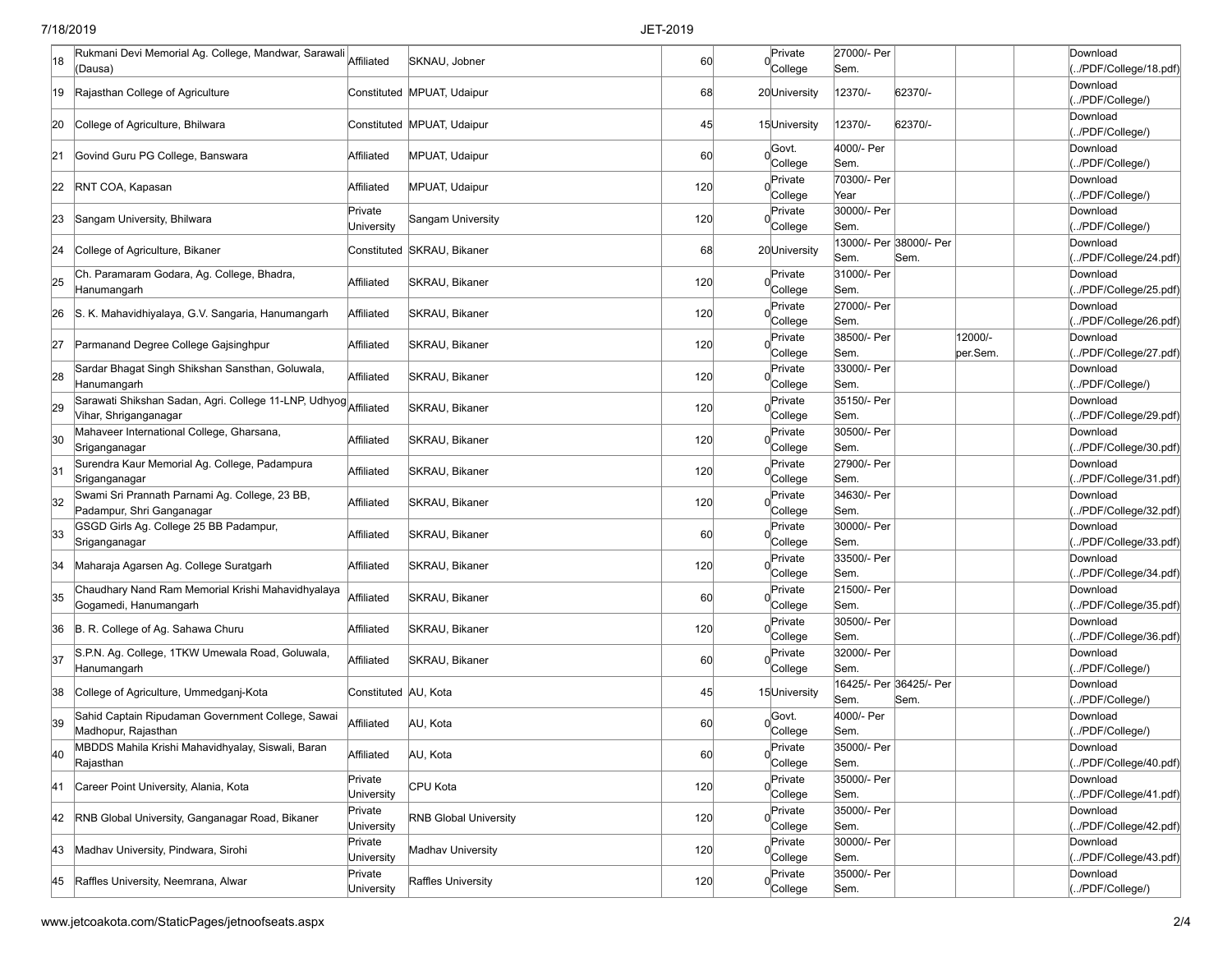|    | Maharshi Arvind University, Jaipur                                           | Private<br>University | Maharshi Arvind University                                  | 120 | Private<br>College | 37500/- Per<br>Sem. |  | Download<br>/PDF/College/)      |
|----|------------------------------------------------------------------------------|-----------------------|-------------------------------------------------------------|-----|--------------------|---------------------|--|---------------------------------|
|    | 48 Sun Rise University, Alwar                                                | Private<br>University | Sun Rise University, Alwar                                  | 60  | Private<br>College | 30000/- Per<br>Sem. |  | Download<br>/PDF/College/)      |
| 49 | Mewar University, Gangrar, Chittorgarh                                       | Private<br>University | Mewar University                                            | 120 | Private<br>College | 30000/- Per<br>Sem. |  | Download<br>/PDF/College/)      |
| 50 | Dr K N Modi University , Newai (Tonk)                                        | Private<br>University | Dr K N Modi University Newai (Tonk)                         | 120 | Private<br>College | 32500/- Per<br>Sem. |  | Download<br>/PDF/College/50.pdf |
| 51 | Vivekanand Global University Jaipur                                          | Private<br>University | Vivekanand Global University Jaipur                         | 120 | Private<br>College | 45000/- Per<br>Sem. |  | Download<br>/PDF/College/)      |
|    | 52 MJRP College of Agriculture, Jaipur                                       | Private<br>Universitv | <b>MJRP</b>                                                 | 120 | Private<br>College | 30000/- Per<br>Sem. |  | Download<br>/PDF/College/)      |
| 53 | TANTIYA UNIVERSITY COLLEGE OF AGRICULTURE.<br><b>SRIGANGANAGAR</b>           | Private<br>University | TANTIYA UNIVERSITY COLLEGE OF<br>AGRICULTURE, SRIGANGANAGAR | 120 | Private<br>College | 23000/- Per<br>Sem. |  | Download<br>/PDF/College/)      |
| 54 | UNIVERSITY OF TECHNOLOGY, VATIKA                                             | Private<br>Universitv | UNIVERSITY OF TECHNOLOGY, VATIKA                            | 60  | Private<br>College | 37500/- Per<br>Sem. |  | Download<br>/PDF/College/)      |
| 56 | SHREEDHAR UNIVERSITY, CHIDAWA                                                | Private<br>University | SHREEDHAR UNIVERSITY, CHIDAWA                               | 60  | Private<br>College | 40100/- Per<br>Sem. |  | Download<br>/PDF/College/)      |
| 57 | BHAGWANT UNIVERSITY, AJMER                                                   | Private<br>Universitv | BHAGWANT UNIVERSITY, AJMER                                  | 60  | Private<br>College | 37500/- Per<br>Sem. |  | Download<br>/PDF/College/)      |
| 58 | <b>JAIPUR NATIONAL UNIVERSITY</b>                                            | Private<br>University | JAIPUR NATIONAL UNIVERSITY                                  | 120 | Private<br>College | 40000/- Per<br>Sem. |  | Download<br>/PDF/College/)      |
| 59 | SHEKHAWATI INSTITUTE, Behind Circuit House, Jaipur Affiliated<br>Road, Sikar |                       | SKNAU.Jobner                                                | 120 | Private<br>College | 41000/- Per<br>Sem. |  | Download<br>/PDF/College/59.pdf |
| 60 | <b>SURESH GYAN VIHAR UNIVERSITY, JAIPUR</b>                                  | Private<br>University | <b>SURESH GYAN VIHAR UNIVERSITY.JAIPUR</b>                  | 60  | Private<br>College | 66000/- Per<br>Sem. |  | Download<br>/PDF/College/)      |

## 2. B.Sc. (Hons.) Horticulture

\* Approximate amount required at the time of admission

| Sr No | College Name              | <b>Institution</b> | University  | <b>Seat Normal</b> | <b>Seat Payment</b> | Type                      | N Fee*             | P Fee <sup>*</sup> | <b>Hostel</b> | <b>REMARK</b> | Download |
|-------|---------------------------|--------------------|-------------|--------------------|---------------------|---------------------------|--------------------|--------------------|---------------|---------------|----------|
|       | culture)<br>⊔orti<br>™ (H | Constituen         | lau<br>Kota |                    |                     | ∠5lUniversit <sup>,</sup> | 16425/<br>Per Sem. | 36425/<br>Per Sem. |               |               |          |

## 3. B.Sc. (Hons.) Forestry

### \* Approximate amount required at the time of admission

| Sr No | <b>College Name</b>                            | Institution | University  | <b>Seat Normal</b> | <b>Seat Payment</b> | Tvpe     | N Fee*          | P Fee              | <b>Hostel</b> | <b>REMARK</b> | Download |
|-------|------------------------------------------------|-------------|-------------|--------------------|---------------------|----------|-----------------|--------------------|---------------|---------------|----------|
|       | $\cdot$ (B.Sc.<br>™HF, Jhalawar (<br>Forestry) | Constituent | AU.<br>Kota |                    |                     | niversit | 16425/- Per Sem | 36425/<br>Per Sem. |               |               |          |

## 4. B.F. Sc. Fisheries Science

\* Approximate amount required at the time of admission

| Sr No | <b>College Name</b>           | Institution             | <b>University</b> | <b>Seat Normal</b> | <b>Seat Pavment</b> | Type          | N Fee*           | $P$ Fee $*$     | ⊦Hostel ¦ | <b>REMARK</b>           | Download |
|-------|-------------------------------|-------------------------|-------------------|--------------------|---------------------|---------------|------------------|-----------------|-----------|-------------------------|----------|
|       | COLLEGE OF FISHERIES, UDAIPUR | Constituen <sup>+</sup> | MPUAT, Udaipur    |                    |                     | 10 University | 10660/- Per Sem. | 30660/- Per Sem |           | ∴ Sc. Fisheries Science |          |

## 5. B.Sc. (Hons.) Food Nutrition and Dietetics

\* Approximate amount required at the time of admission

| Sr No | <b>College Name</b>                          | Institution | <b>University</b>     | Seat Normal | ∣ Seat Pavment ⊦ | Type           | N Fee <sup>®</sup> | $\overline{P}$ Fee $\overline{P}$ | <sup>⊣</sup> Hostel⊤ | <b>REMARK</b>                                    | Download |
|-------|----------------------------------------------|-------------|-----------------------|-------------|------------------|----------------|--------------------|-----------------------------------|----------------------|--------------------------------------------------|----------|
|       | Community and Applied Sciences<br>`ollege of | Constituted | <b>MPUAT, Udaipur</b> |             |                  | . OlUniversitv | 12370/- Per Sem.   |                                   |                      | <b>Food Nutrition and Dietetics</b><br>↑ (Hons.) |          |

## 6. B. Tech. Food Technology & Dairy Technology

\* Approximate amount required at the time of admission